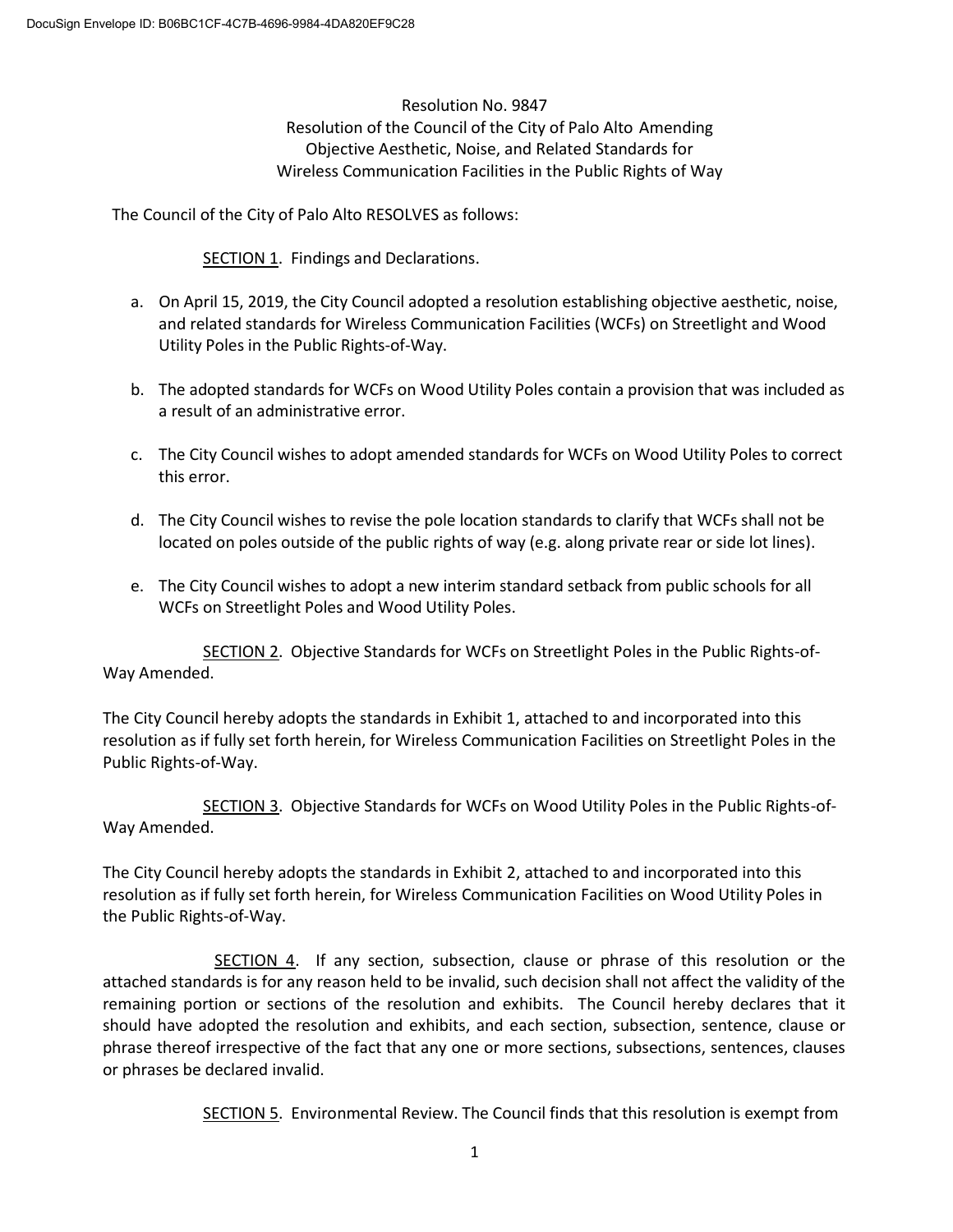the provisions of the California Environmental Quality Act ("CEQA"), pursuant to Section 15061 of the CEQA Guidelines, because it does not authorize the construction of Wireless Communication Facilities in any locations where such facilities are not already permitted; therefore it can be seen with certainty that there is no possibility that the ordinance will have a significant effect on the environment. The resolution is further exempt under CEQA Guidelines sections 15301, 15302, 15303 and 15305 because it simply represents part of a comprehensive regulatory scheme governing minor alterations to existing facilities or small structures.

INTRODUCED AND PASSED: June 17, 2019

AYES: CORMACK, DUBOIS, FILSETH, FINE, KNISS, TANAKA

NOES: KOU

ABSENT:

ABSTENTIONS:

ATTEST:

DocuSigned by:

Beth Minor

City Clerk Mayor

APPROVED AS TO FORM: APPROVED:

**DocuSigned by:** 

aylin Bilir

Deputy City Attorney **City Manager** City Manager

DocuSianed by: Enc Filseth

DocuSigned by:

Ed Swikada

DCA10CCC8D



Director of Planning and Community Environment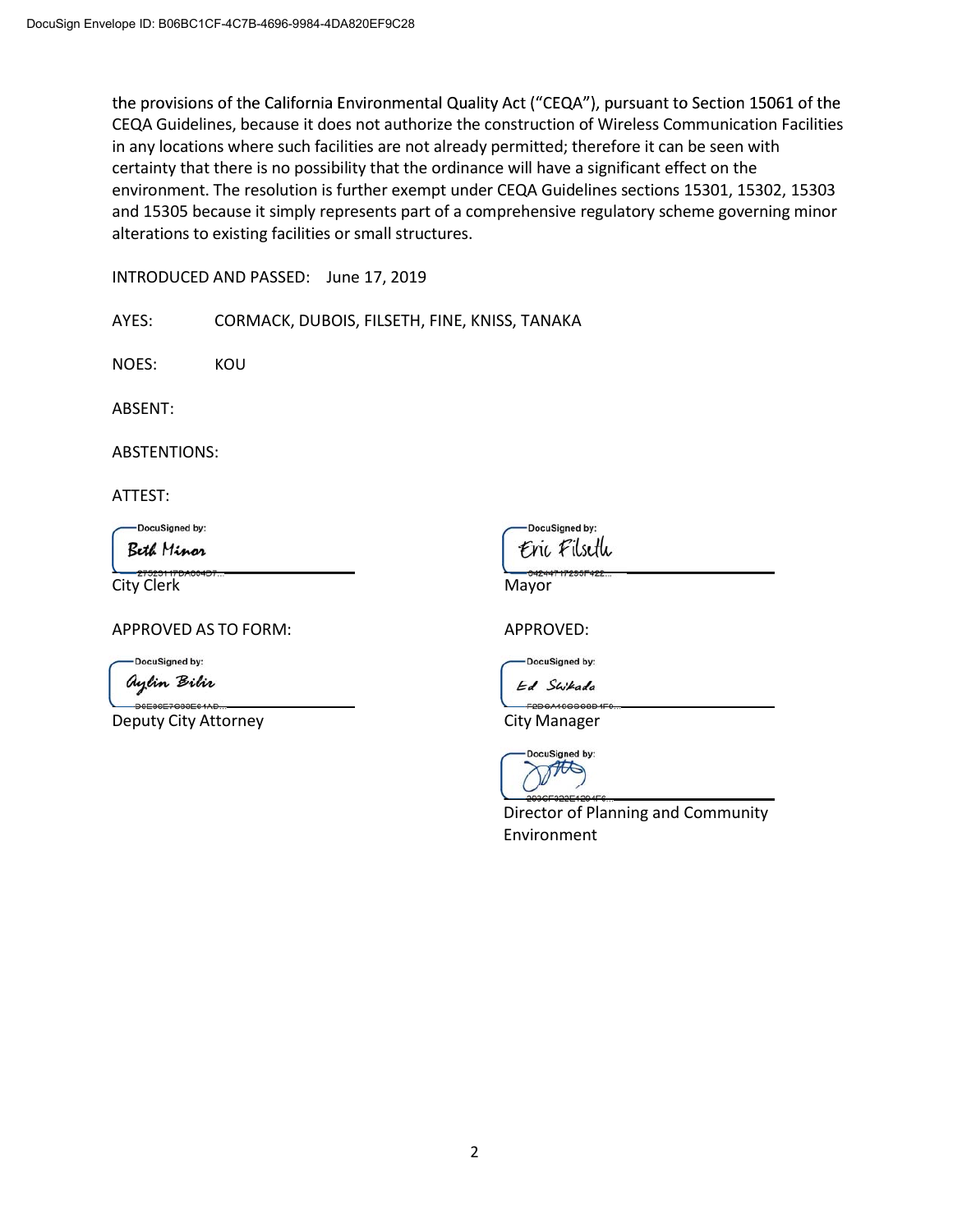EXHIBIT 1

| <b>Streetlight Poles</b>                                                                       |                                                                                                       |  |  |  |  |
|------------------------------------------------------------------------------------------------|-------------------------------------------------------------------------------------------------------|--|--|--|--|
|                                                                                                |                                                                                                       |  |  |  |  |
|                                                                                                | Standard designs for WCFs located on Streetlights - An applicant proposing to attach to a Streetlight |  |  |  |  |
| in the public right of way shall utilize one of the other designs specified herein.            |                                                                                                       |  |  |  |  |
|                                                                                                | Underground design: Radio equipment shall be placed in an underground vault in the<br>a)              |  |  |  |  |
|                                                                                                | pedestrian right of way. The antennae shall be placed in a shroud at the top of a nearby pole.        |  |  |  |  |
|                                                                                                | Underground vaults shall be the minimum volume necessary to house WCF equipment.<br>i)                |  |  |  |  |
|                                                                                                | Application materials should explain why the proposed dimensions are required. In no                  |  |  |  |  |
|                                                                                                | event shall vault dimensions exceed 5 feet 8-inches x 8 feet 2-inches x 5 feet 7-inches or            |  |  |  |  |
|                                                                                                | 260 cu. ft., excluding space required for ventilation or sump pump equipment.                         |  |  |  |  |
|                                                                                                | b) Top-mounted design: All equipment shall be enclosed within a shroud at the top of the pole         |  |  |  |  |
|                                                                                                | containing both radio and antenna equipment.                                                          |  |  |  |  |
|                                                                                                | Top-mounted equipment shrouds shall not exceed 5.5 feet from the top of the streetlight<br>i)         |  |  |  |  |
|                                                                                                | pole and shall taper to meet the pole above the mast arm. The diameter of the antenna                 |  |  |  |  |
|                                                                                                | and shroud shall not exceed 15" at their widest.                                                      |  |  |  |  |
| Minimal sunshield design: Radio equipment shall be enclosed within one or two sunshields<br>c) |                                                                                                       |  |  |  |  |
|                                                                                                | not exceeding 8 inches wide nor 0.75 cubic feet in volume each, mounted directly to the side          |  |  |  |  |
|                                                                                                | of the pole. Sunshields shall be attached at least 12 feet above ground level. To the extent          |  |  |  |  |
|                                                                                                | separate antennae are required, antennae shall be placed in a shroud at the top of the pole.          |  |  |  |  |
| d) Existing signage: Radio equipment shall be attached to a pole behind existing signage under |                                                                                                       |  |  |  |  |
|                                                                                                | the following conditions:                                                                             |  |  |  |  |
|                                                                                                | Radio equipment shall be placed within a shroud that does not exceed the dimensions of<br>i)          |  |  |  |  |
|                                                                                                | the sign in height and width, nor 4 inches in depth, including any required mounting<br>bracket.      |  |  |  |  |
|                                                                                                | In no event shall WCF equipment obscure or interfere with the visibility or functioning of<br>ii)     |  |  |  |  |
|                                                                                                | the signage.                                                                                          |  |  |  |  |
|                                                                                                | iii) To the extent separate antennae are required, antennae shall be placed in a shroud at the        |  |  |  |  |
|                                                                                                | top of the pole.                                                                                      |  |  |  |  |
|                                                                                                |                                                                                                       |  |  |  |  |
|                                                                                                | General standards for all WCFs located on Streetlights in the public right of way                     |  |  |  |  |
| WCF equipment and shrouds                                                                      |                                                                                                       |  |  |  |  |
|                                                                                                | 1) Antennae shall be the smallest antennae possible to achieve the coverage objective.                |  |  |  |  |
|                                                                                                | Except in the case of top-mounted designs, antennae shall not exceed 3 feet from the top              |  |  |  |  |
|                                                                                                | of the streetlight pole and the associated "antenna skirt" shall taper to meet the pole               |  |  |  |  |
|                                                                                                | above the mast arm. The diameter of the antenna and shroud shall not exceed 15" at                    |  |  |  |  |
|                                                                                                | their widest.                                                                                         |  |  |  |  |
|                                                                                                | All shrouds and equipment shall be painted to match Public Works Department (PWD)<br>2)               |  |  |  |  |
|                                                                                                | standards or the existing pole, as applicable.                                                        |  |  |  |  |
|                                                                                                | All shrouds and equipment shall be designed without gaps between materials or sky<br>3)               |  |  |  |  |
|                                                                                                | visible between component surfaces.                                                                   |  |  |  |  |
|                                                                                                | Equipment that cannot propagate an adequate signal within the shrouding required by<br>4)             |  |  |  |  |
|                                                                                                | the standard designs shall be attached to a streetlight pole at a height of 2 feet below the          |  |  |  |  |
|                                                                                                | light mast or higher. Each instance of such equipment shall not exceed 0.85 cu. ft. nor               |  |  |  |  |
|                                                                                                | shall the total volume of such equipment and any shrouding exceed 2.6 cu. ft. per                     |  |  |  |  |
|                                                                                                | streetlight pole.                                                                                     |  |  |  |  |
| Height                                                                                         |                                                                                                       |  |  |  |  |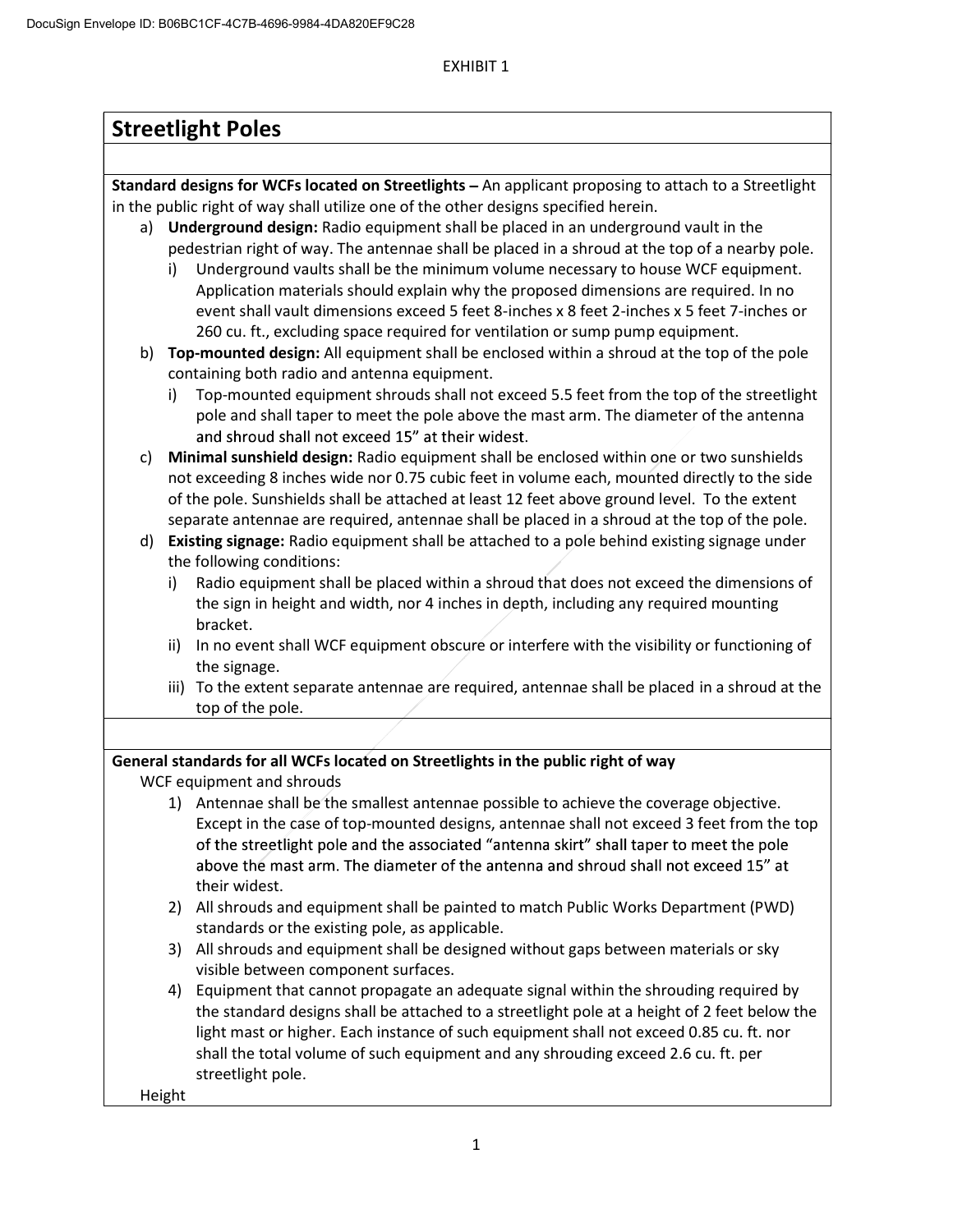## EXHIBIT 1

- 5) Except for top-mounted designs, poles and all attachments will not exceed the height of similar surrounding poles by more than 3 feet. For top-mounted designs, poles and all attachments shall not exceed the height of similar surrounding poles by more than 6 feet.
- 6) Replacement poles will conform to PWD style guidelines where the City has adopted standards and will match the pole being replaced where no standards exist. For integrated pole designs, poles shall incorporate decorative elements (e.g. fluting, decorative mast arm and luminaire, etc.) from PWD standards or existing poles, as applicable.

# Landscaping

- 7) At the direction of the Urban Forestry division, Applicant shall provide street trees and/or smaller amenity trees that interrupt direct views of WCF equipment where Urban Forestry determines appropriate space exists within 35 feet of the pole.
- 8) Any existing landscaping removed or damaged by installation shall be replaced in kind. Noise
	- 9) Noise shall comply with PAMC Chapter 9.10 and shall be consistent with noise-related Comprehensive Plan goals and policies.
		- a) In residential areas with an average 24-hour noise level  $(L<sub>dn</sub>)$  at or below 60 decibels (dB), noise generated by WCF equipment shall not cause the  $L_{dn}$  exceed 60dB or to increase by 5.0 dB or more, even if the resulting  $L_{dn}$  would remain below 60 dB.
		- b) In residential areas with an  $L_{dn}$  above 60 dB, noise generated by WCF equipment shall not cause the average to increase by 3.0 decibels (dB) or more.
- Curb clearances
	- 10) If placed below 16' above ground level, attachments shall not be placed closer than 18" to the curb, nor shall they extend over the sidewalk (Caltrans Highway Design Manual Section 309).
	- 11) WCF node equipment must be at least 3' from a curb cut.

Miscellaneous

- 12) WCF installations shall not require any changes in the City's existing banner marketing program.
- 13) All cabling shall be routed entirely within the pole or an attached shroud.
- 14) Safety signage shall be the smallest size possible to accomplish its purpose.
- 15) Power disconnects shall be placed in a vault near the base of the pole.
- 16) Except as provided in these standards, no equipment cabinets may be placed at grade.
- 17) Light mast orientation, height, color temperature and other photometric information shall comply with PWD standards.

Pole location

- 18) Nodes shall utilize existing streetlight pole locations. Any new pole locations are prohibited unless approved through PWD/CPAU pole placement application.
- 19) Streetlight nodes at a designated gateway location or along a scenic corridor shall not utilize a top-mounted design.
- 20) WCF nodes shall not be placed in locations within 300 feet of any parcel containing a public school.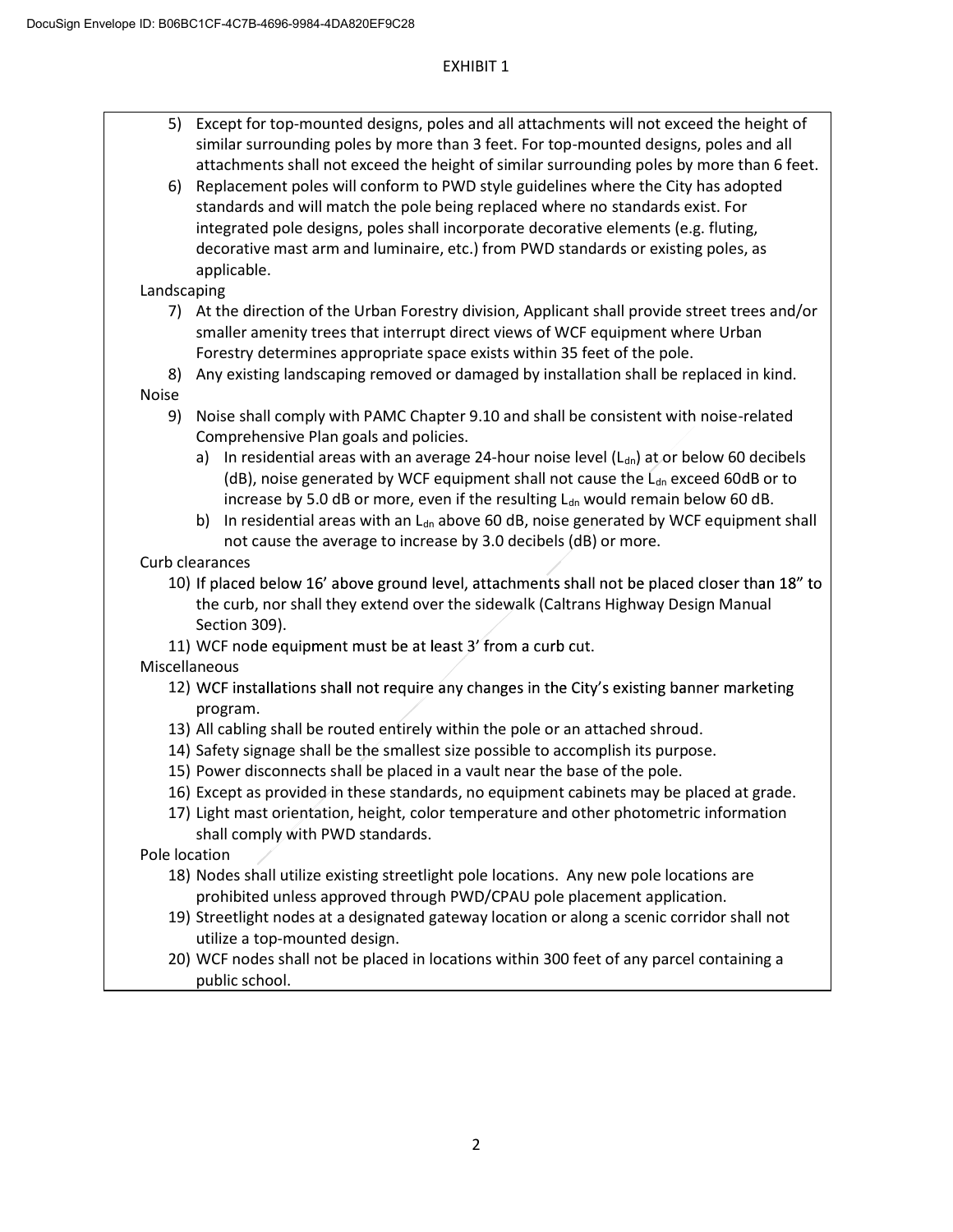# **Wood Utility Poles**

**Standard designs for WCFs located on Wood Utility Poles** - An applicant proposing to attach to a wood utility pole in the public right of way shall utilize one of the other designs specified herein.

- a) **Underground design:** Radio equipment shall be placed in an underground vault in the pedestrian right of way. The antennae shall be placed in a shroud at the top of a nearby pole.
	- i) Underground vaults shall be the minimum volume necessary to house WCF equipment. Application materials should explain why the proposed dimensions are required. In no event shall vault dimensions exceed 5 feet 8-inches x 8 feet 2-inches x 5 feet 7-inches or 260 cu. ft., excluding space required for ventilation or sump pump equipment.
- b) **Top-mounted design:** All equipment shall be enclosed within a shroud at the top of the pole containing both radio and antenna equipment.
	- i) Top-mounted equipment shrouds shall not exceed 5.5 feet from the top of the pole or bayonet attachment, if one is used, and shall taper to meet the pole above the mast arm. The diameter of the antenna and shroud shall not exceed 15" at their widest.
- c) **Minimal sunshield design:** Radio equipment shall be enclosed within one or two sunshields not exceeding 8 inches wide nor 0.75 cubic feet in volume each, mounted directly to the side of the pole. To the extent separate antennae are required, antennae shall be placed in a shroud at the top of the pole.
- d) **Existing signage:** Radio equipment shall be attached to a pole behind existing signage under the following conditions:
	- i) Radio equipment shall be placed within a shroud that does not exceed the dimensions of the sign in height and width, nor 4 inches in depth, including any required mounting bracket.
	- ii) In no event shall WCF equipment obscure or interfere with the visibility or functioning of the signage.
	- iii) To the extent separate antennae are required, antennae shall be placed in a shroud at the top of the pole.

# **General standards for all WCFs located on Wood Utility Poles in the public right of way**

WCF equipment and shrouds

- 1) Antennae shall be the smallest antennae possible to achieve the coverage objective. Antennae shall not exceed 5.5 feet from the top of the pole or bayonet attachment, if one is used. The diameter of the antenna and shroud shall not exceed 15" at their widest.
- 2) Bayonet attachments and equipment or antennae at the top of the shroud shall be covered by a single integrated shroud and "antenna skirt" that shall meet the pole without any gaps.
- 3) All conduit shall be mounted flush to the pole.
- 4) All shrouds and equipment shall be painted to match PWD standards or the existing pole, as applicable. Paint shall be maintained regularly and shrouds shall be repainted if necessary to match changes in pole color over time.
- 5) All shrouds and equipment shall be designed without gaps between materials or sky visible between component surfaces.
- 6) Equipment that cannot propagate an adequate signal within the shrouding required by the standard designs shall be attached to the top of the pole or on a cross arm or brace protruding from the pole to the minimum extent necessary to comply with safety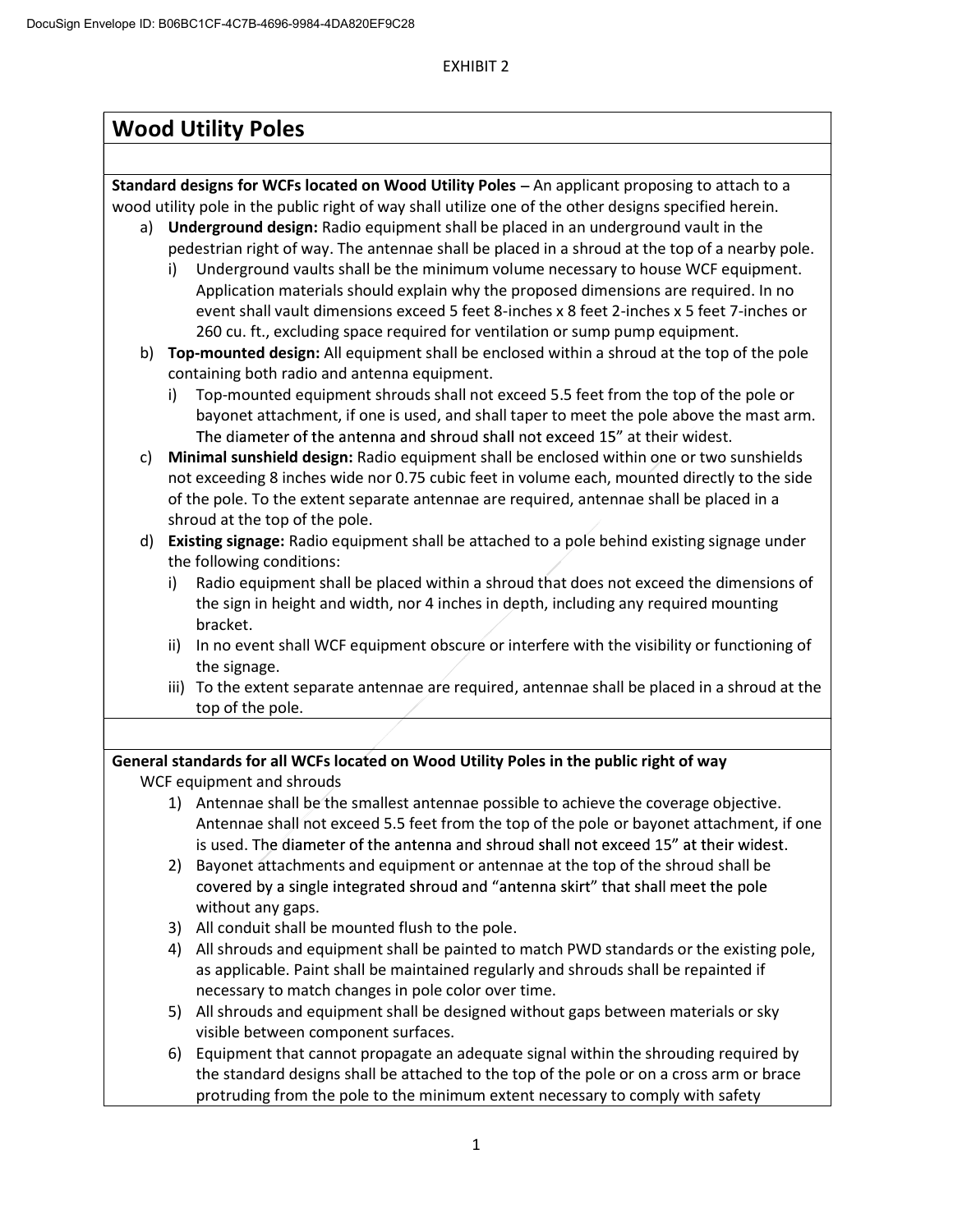# EXHIBIT 2

|               | standards including GO95. Such cross arm shall be placed as high on the pole as<br>technically feasible. Each instance of such equipment shall not exceed 0.85 cu. ft. nor                                                                                     |
|---------------|----------------------------------------------------------------------------------------------------------------------------------------------------------------------------------------------------------------------------------------------------------------|
|               | shall the total volume of such equipment exceed 2.6 cu. ft. per wood utility pole.                                                                                                                                                                             |
| Height        |                                                                                                                                                                                                                                                                |
| 7)            | For wood utility poles carrying power lines, replacement poles and pole-top bayonet<br>attachments shall be the minimum height necessary to provide GO-95 mandated                                                                                             |
|               | clearance between WCF equipment and power lines.                                                                                                                                                                                                               |
| 8)            | For wood utility poles without power lines, any pole top equipment shall not increase the                                                                                                                                                                      |
|               | height of the pole by more than six feet.                                                                                                                                                                                                                      |
| 9)            | In no event shall the total height of a pole or replacement pole, including all equipment<br>exceed 55 feet.                                                                                                                                                   |
|               | 10) Replacement poles will conform to all standards adopted by CPAU.                                                                                                                                                                                           |
| Landscaping   |                                                                                                                                                                                                                                                                |
|               | 11) At the direction of the Urban Forestry division, Applicant shall provide street trees and/or<br>smaller amenity trees that interrupt direct views of WCF equipment where Urban<br>Forestry determines appropriate space exists within 35 feet of the pole. |
|               | 12) Any existing landscaping removed or damaged by installation shall be replaced in kind.                                                                                                                                                                     |
| <b>Noise</b>  |                                                                                                                                                                                                                                                                |
|               | 13) Noise shall comply with PAMC Chapter 9.10 and shall be consistent with noise-related                                                                                                                                                                       |
|               | Comprehensive Plan goals and policies.                                                                                                                                                                                                                         |
|               | a) In residential areas with an average 24-hour noise level $(L_{dn})$ at or below 60 decibels                                                                                                                                                                 |
|               | (dB), noise generated by WCF equipment shall not cause the L <sub>dn</sub> exceed 60dB or to                                                                                                                                                                   |
|               | increase by 5.0 dB or more, even if the resulting L <sub>dn</sub> would remain below 60 dB.                                                                                                                                                                    |
|               | In residential areas with an $L_{dn}$ above 60 dB, noise generated by WCF equipment shall<br>b)<br>not cause the average to increase by 3.0 decibels (dB) or more.                                                                                             |
|               | Curb clearances                                                                                                                                                                                                                                                |
|               | 14) If placed below 16' above ground level, attachments shall not be placed closer than 18" to<br>the curb, nor shall they extend over the sidewalk (Caltrans Highway Design Manual<br>Section 309).                                                           |
|               | 15) WCF node equipment must be at least 3' from a curb cut.                                                                                                                                                                                                    |
|               | Miscellaneous                                                                                                                                                                                                                                                  |
|               | 16) Safety signage shall be the smallest size possible to accomplish its purpose.                                                                                                                                                                              |
|               | 17) Power disconnects shall be placed on the wood pole or in a vault near the base of the<br>pole.                                                                                                                                                             |
|               | 18) Except as provided in these standards, no equipment cabinets may be placed at grade.                                                                                                                                                                       |
|               | 19) If applicable, light mast orientation, height, color temperature and other photometric<br>information shall comply with PWD standards.                                                                                                                     |
| Pole location |                                                                                                                                                                                                                                                                |
|               | 20) Nodes shall utilize existing wood utility pole locations. Any new pole locations are                                                                                                                                                                       |
|               | prohibited unless approved through PWD/CPAU pole placement application.                                                                                                                                                                                        |
|               | 21) Wood utility poles at a designated gateway location or along a scenic corridor shall not<br>utilize a top-mounted design.                                                                                                                                  |
|               | 22) WCF nodes shall utilize only wood utility poles located in the public rights of way.                                                                                                                                                                       |
|               | 23) WCF nodes shall not be placed in locations within 300 feet of any parcel containing a<br>public school.                                                                                                                                                    |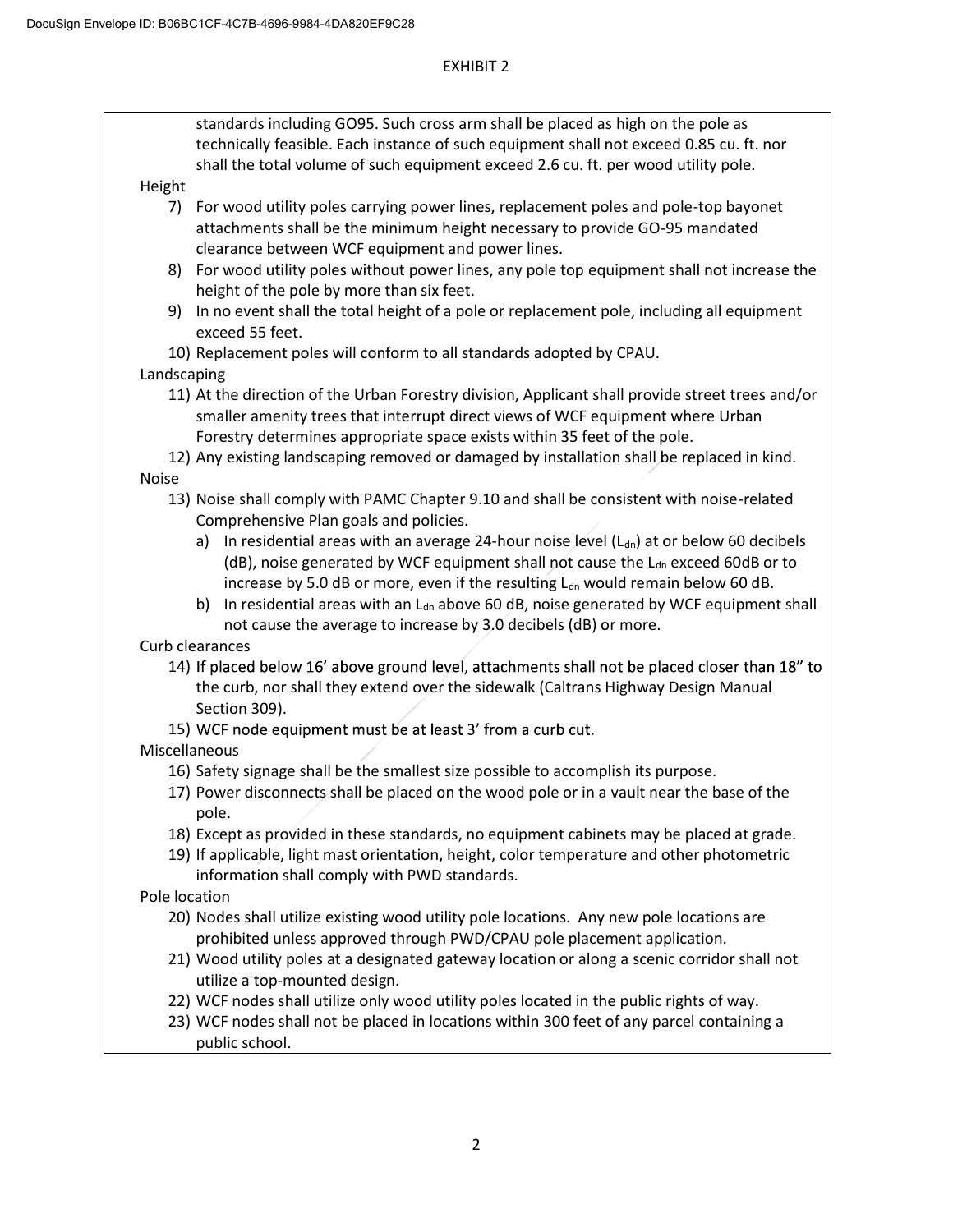

## **Certificate Of Completion**

Envelope Id: B06BC1CF4C7B469699844DA820EF9C28 Subject: Please DocuSign: RESO 9847 WCF Standards.docx Source Envelope: Document Pages: 6 Signatures: 5 Certificate Pages: 2 Initials: 0 AutoNav: Enabled Envelopeld Stamping: Enabled Time Zone: (UTC-08:00) Pacific Time (US & Canada)

#### **Record Tracking**

Status: Original 7/15/2019 5:12:31 PM Security Appliance Status: Connected Storage Appliance Status: Connected

#### **Signer Events**

**Aylin Bilir** Aylin.Bilir@CityofPaloAlto.org Deputy City Attorney Security Level: Email, Account Authentication (None)

#### **Electronic Record and Signature Disclosure:** Not Offered via DocuSign

Jonathan Lait Jonathan.Lait@CityofPaloAlto.org Interim Director Planning and Community Environment City of Palo Alto Security Level: Email, Account Authentication (None) **Electronic Record and Signature Disclosure:** 

Not Offered via DocuSign

#### Ed Shikada

ed.shikada@cityofpaloalto.org **City Manager** City of Palo Alto Security Level: Email, Account Authentication (None)

#### **Electronic Record and Signature Disclosure:** Not Offered via DocuSign

Eric Filseth eric.filseth@cityofpaloalto.org Mayor Security Level: Email, Account Authentication (None)

**Electronic Record and Signature Disclosure:** Not Offered via DocuSign

Holder: Kim Lunt kimberly.lunt@cityofpaloalto.org Pool: StateLocal Pool: City of Palo Alto

## **Signature**

DocuSigned by: aylin Bilir -D0E86E7C83E64AD...

Signature Adoption: Pre-selected Style Using IP Address: 12.220.157.20

# THE

Signature Adoption: Uploaded Signature Image Using IP Address: 67.188.167.69

Sent: 7/16/2019 9:12:11 AM Resent: 7/22/2019 8:02:37 AM Viewed: 7/25/2019 9:54:35 AM Signed: 7/25/2019 9:56:13 AM

Sent: 7/25/2019 9:56:16 AM

Viewed: 7/29/2019 8:59:10 AM

Signed: 7/29/2019 8:59:23 AM

DocuSigned by: Ed Swikada -F2DCA19CCC8D4F9

DocuSianed by:

Enc Filseth

-64244717295F422...

Signature Adoption: Pre-selected Style Using IP Address: 12.220.157.20

Signature Adoption: Pre-selected Style

Using IP Address: 12.220.157.20

Sent: 7/29/2019 8:59:26 AM Viewed: 7/29/2019 9:53:16 AM Signed: 7/29/2019 9:53:32 AM

Status: Completed

Envelope Originator: Kim Lunt 250 Hamilton Ave Palo Alto, CA 94301 kimberly.lunt@cityofpaloalto.org IP Address: 12.220.157.20

Location: DocuSign

Location: DocuSign

## **Timestamp**

Sent: 7/15/2019 5:19:29 PM Viewed: 7/15/2019 5:31:56 PM Signed: 7/16/2019 9:12:09 AM